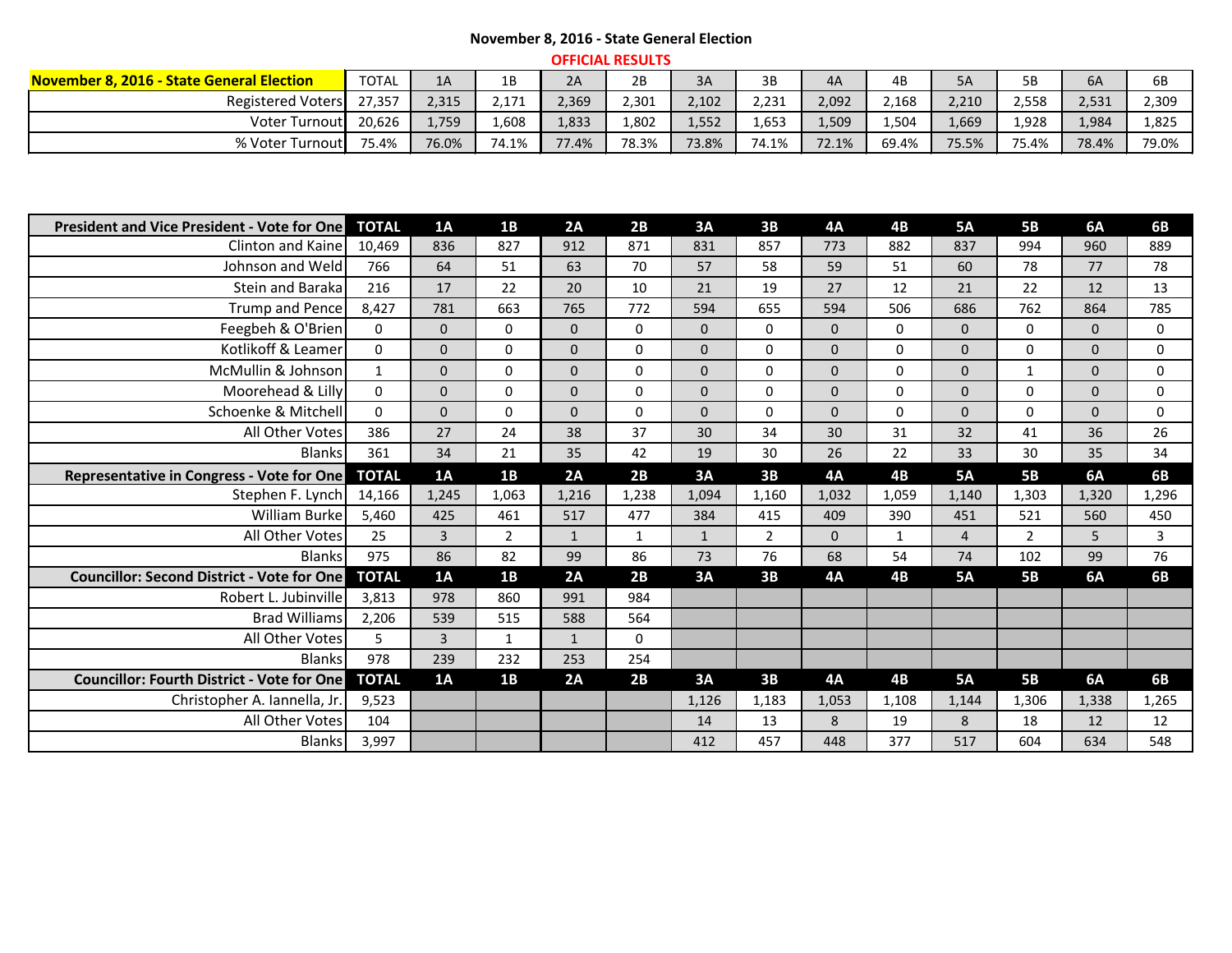## **November 8, 2016 - State General Election OFFICIAL RESULTS**

| <b>ULLIUMLINEJULIJ</b>                         |              |                |       |                |       |              |              |                |           |           |           |           |            |
|------------------------------------------------|--------------|----------------|-------|----------------|-------|--------------|--------------|----------------|-----------|-----------|-----------|-----------|------------|
| Senator in General Court - Vote for One        | <b>TOTAL</b> | 1A             | 1B    | 2A             | 2B    | 3A           | 3B           | <b>4A</b>      | 4B        | <b>5A</b> | <b>5B</b> | <b>6A</b> | <b>6B</b>  |
| Nofrolk, Bristol & Plymouth District           |              |                |       |                |       |              |              |                |           |           |           |           |            |
| Walter F. Timilty                              | 4,464        | 1,173          | 999   | 1,141          | 1,151 |              |              |                |           |           |           |           |            |
| Jonathan D. Lott                               | 1,465        | 337            | 356   | 415            | 357   |              |              |                |           |           |           |           |            |
| All Other Votes                                | 16           | $\overline{4}$ | 4     | 2 <sup>1</sup> | 6     |              |              |                |           |           |           |           |            |
| <b>Blanks</b>                                  | 1,057        | 245            | 249   | 275            | 288   |              |              |                |           |           |           |           |            |
| Senator in General Court - Vote for One        | <b>TOTAL</b> | 1A             | 1B    | 2A             | 2B    | 3A           | 3B           | <b>4A</b>      | <b>4B</b> | <b>5A</b> | <b>5B</b> | <b>6A</b> | <b>6B</b>  |
| Norfolk & Plymouth District                    |              |                |       |                |       |              |              |                |           |           |           |           |            |
| John F. Keenan                                 | 8,408        |                |       |                |       | 1,011        | 1,053        | 903            | 970       | 1,011     | 1,125     | 1,173     | 1,162      |
| Alexander N. Mendez                            | 3,162        |                |       |                |       | 346          | 370          | 373            | 339       | 413       | 474       | 468       | 379        |
| All Other Votes                                | 25           |                |       |                |       | $\mathbf{0}$ | $\mathbf{1}$ | 3              | 4         | 5         | 6         | 5         | 1          |
| <b>Blanks</b>                                  | 2,029        |                |       |                |       | 195          | 229          | 230            | 191       | 240       | 323       | 338       | 283        |
| Representative in General Court - Vote for One | <b>TOTAL</b> | 1A             | 1B    | 2A             | 2B    | 3A           | 3B           | <b>4A</b>      | 4B        | <b>5A</b> | <b>5B</b> | <b>6A</b> | 6B         |
| Mark J. Cusack                                 | 14,677       | 1,274          | 1,138 | 1,328          | 1,246 | 1,141        | 1,196        | 1,068          | 1,122     | 1,173     | 1,349     | 1,359     | 1,283      |
| All Other Votes                                | 226          | 20             | 17    | 21             | 25    | 25           | 8            | 13             | 16        | 20        | 19        | 19        | 23         |
| <b>Blanks</b>                                  | 5,723        | 465            | 453   | 484            | 531   | 386          | 449          | 428            | 366       | 476       | 560       | 606       | 519        |
| <b>Sheriff - Vote for One</b>                  | <b>TOTAL</b> | 1A             | 1B    | 2A             | 2B    | 3A           | 3B           | <b>4A</b>      | 4B        | <b>5A</b> | <b>5B</b> | <b>6A</b> | 6 <b>B</b> |
| Michael G. Bellotti                            | 15,456       | 1,337          | 1,184 | 1,380          | 1,360 | 1,185        | 1,252        | 1,140          | 1,157     | 1,227     | 1,401     | 1,434     | 1,399      |
| All Other Votes                                | 123          | 6              | 12    | 12             | 9     | 14           | 5            | $\overline{7}$ | 14        | 13        | 13        | 9         | 9          |
| <b>Blanks</b>                                  | 5,047        | 416            | 412   | 441            | 433   | 353          | 396          | 362            | 333       | 429       | 514       | 541       | 417        |
| <b>County Commissioner - Vote for Two</b>      | <b>TOTAL</b> | 1A             | 1B    | 2A             | 2B    | 3A           | 3B           | <b>4A</b>      | 4B        | <b>5A</b> | <b>5B</b> | <b>6A</b> | 6B         |
| Francis W. O'Brien                             | 9,861        | 891            | 757   | 857            | 787   | 739          | 792          | 691            | 777       | 809       | 888       | 967       | 906        |
| Joseph P. Shea                                 | 9,262        | 727            | 697   | 804            | 850   | 755          | 800          | 697            | 660       | 786       | 845       | 835       | 806        |
| All Other Votes                                | 138          | 12             | 9     | 10             | 13    | 10           | 10           | 11             | 14        | 15        | 14        | 10        | 10         |
| <b>Blanks</b>                                  | 21,991       | 1,888          | 1,753 | 1,995          | 1,954 | 1,600        | 1,704        | 1,619          | 1,557     | 1,728     | 2,109     | 2,156     | 1,928      |